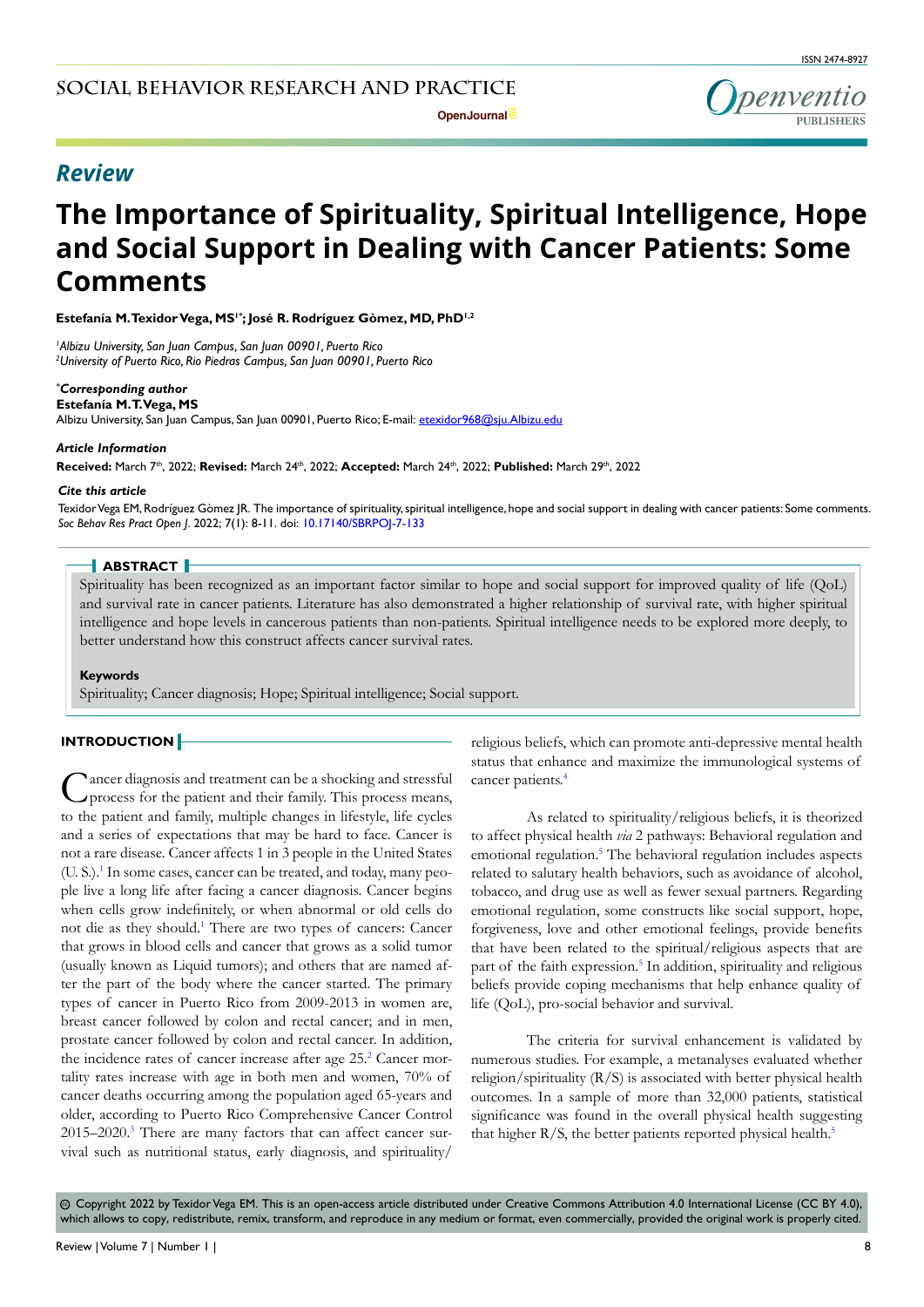

## **SPIRITUALITY/RELIGION**

The construct of spirituality has been recently acknowledged as positive and helpful in the treatment of cancer patients apart from other chronic diseases. Spirituality is defined as, "*the personal quest for understanding ultimate questions about life, about meaning and about relationship to the sacred or transcendent, which may (or may not) arise from the*  development of religious rituals and the formation of community".<sup>[6](#page-3-0)</sup> Several studies have found its repercussions on patients' health, QoL and life satisfaction.<sup>[7](#page-3-1)</sup> The construct has been defined as the aspect of having meaning and purpose in life and having a belief in a higher power.[8,9](#page-3-2) It has also been defined as a dimension of personhood, a connection with a larger reality that gives one's life meaning[.10](#page-3-3) Religion, on the other hand, has been defined as the expression of spirituality through activities related to religious institutions like prayer.[10](#page-3-3) In addition, acknowledgement of spirituality and spiritual needs in psychological research has been useful in order to understand the connection with oneself, and the significance and purpose of life. Spirituality has been related to satisfaction, value, achievement with one's life goals and also conflicts with oneself and belief in a higher power.<sup>11</sup>

# **HOPE AND CANCER**

Hope has been considered through investigations an important component of finding meaning in life. The concept of hope is based on two components: agency, which is related to goal directed determination, and pathways, that refer to planning to meet goals.<sup>12</sup> This finding has led the concept of hope to be viewed as a positive psychological indicator. Hope has also been defined as a desire with anticipation or expectation.<sup>13</sup>

Cancer is a difficult disease to handle, since in worst cases it is considered incurable and painful. Cancer patients and their caregivers may struggle with anxiety and depression that could affect QoL.[14](#page-3-7) Therefore, the fact that cancer impacts lifestyle, triggers pain and suffering, generates inquiries about death, hopelessness and negative emotions it may have serious effects in patients lives.<sup>15</sup> Moreover, as the expectation of being healthy and continue to live are doubted, patients who continue to be hopeful, even through the challenges, tend to maintain positive attitudes and behaviors and demonstrate greater acceptance of their condition.<sup>[15](#page-3-8)</sup>

A study comprised of 120 participants explored the relationship between life satisfaction, spiritual well-being and hope to predict life satisfaction and found that spiritual well-being and hope were significant predictors of life satisfaction, underscoring their importance in preserving health and QoL[.16](#page-3-9) These authors concluded how important spirituality and hope are in preserving health.[16](#page-3-9) Another investigation, aimed at studying the relationship between religious/spiritual coping and hope in 82 cancer patients undergoing chemotherapy reported that patients with high-levels of religious/spiritual coping had higher mean levels of hope[.15](#page-3-8)

Furthermore, the concept of hope is a powerful motivator of life and healing. A study evaluated the association between chemotherapy use and QoL and quality-of-death (QoD) as a function of patients' performance status. This study took into consideration the guidelines of the American Society for Clinical Oncology (ASCO) which states that palliative chemotherapy is recommended only for patients with solid tumors and good response status. The study findings confirmed how the use of chemotherapy did not improve QoD and worsened those of good performance status.<sup>[17](#page-3-10)</sup> The study results demonstrate the repercussions of how a treatment could not help living longer or better. However, it also demonstrates how patients may see chemotherapy as a tool to expect a future healing[.18](#page-3-11)

Younger adults suffer developmental, social, mental health and educational setbacks because of cancer.<sup>19</sup> This groups' goals, hopes and dreams are tremendously affected by cancer diagnosis. A hope-based intervention was used to address disrupted goal pursuits and QoL among young adult cancer survivors. This program consisted of a randomized control trial to examine feasibility, acceptability and efficacy of a program called achieving wellness after kancer in early life (AWAKE). The program's objective was to reorient young adults towards goal pursuits even after a cancer diagnosis, following a hope-based treatment[.19](#page-3-12) The program demonstrated how hope can be an important factor to re-oriented goals, in such a way that it may help patients to better understand and deal with their condition in an optimistic way.

# **SPIRITUALITY, HOPE AND CANCER**

As previously mentioned, spirituality and hope could have an important effect on cancer patients. For instance, an investigation aimed to study the relationship between hope and cancer pain used 78 patients who were receiving concurrent oncologic and symptom-focused care.<sup>20</sup> Results showed that patients' level of hope, pain intensity, anxiety and depression were associated. The study also found how levels of hope were not associated with gender, age or metastatic disease. However, hope levels, were negatively correlated with worse pain intensity, pain interference, anxiety, and depression. The study also found positive correlations with spiritual well-being. Although a relationship was found, adjustment for depression and spiritual well-being eliminated the negative re-lationship found.<sup>[20](#page-3-13)</sup>

Another investigation, aimed to study the relationship of spiritual intelligence with hope and to compare cancerous patients with non-cancer patients.<sup>21</sup> The study cited multiple definitions of spiritual intelligence, such as; "*…as individual ability to ask about final questions and simultaneous experiences of life as well as every one's relation to the world*".[22](#page-3-15)

In addition, Hope was defined as, "*a fundamental base of mental power and balance; an ability to believe in a fair sense of the future*"[.21](#page-3-14) Study results showed that among 150 participants, a positive meaningful relationship was found between spiritual intelligence and hopefulness in both cancer and non-cancer patients. This investigation also found that the relationship between age, gender, and improvement of cancerous patients were not found to be significant, however, educational level and spiritual intelligence had a positive meaningful relationship.[20](#page-3-13) In relation to the rate of surviv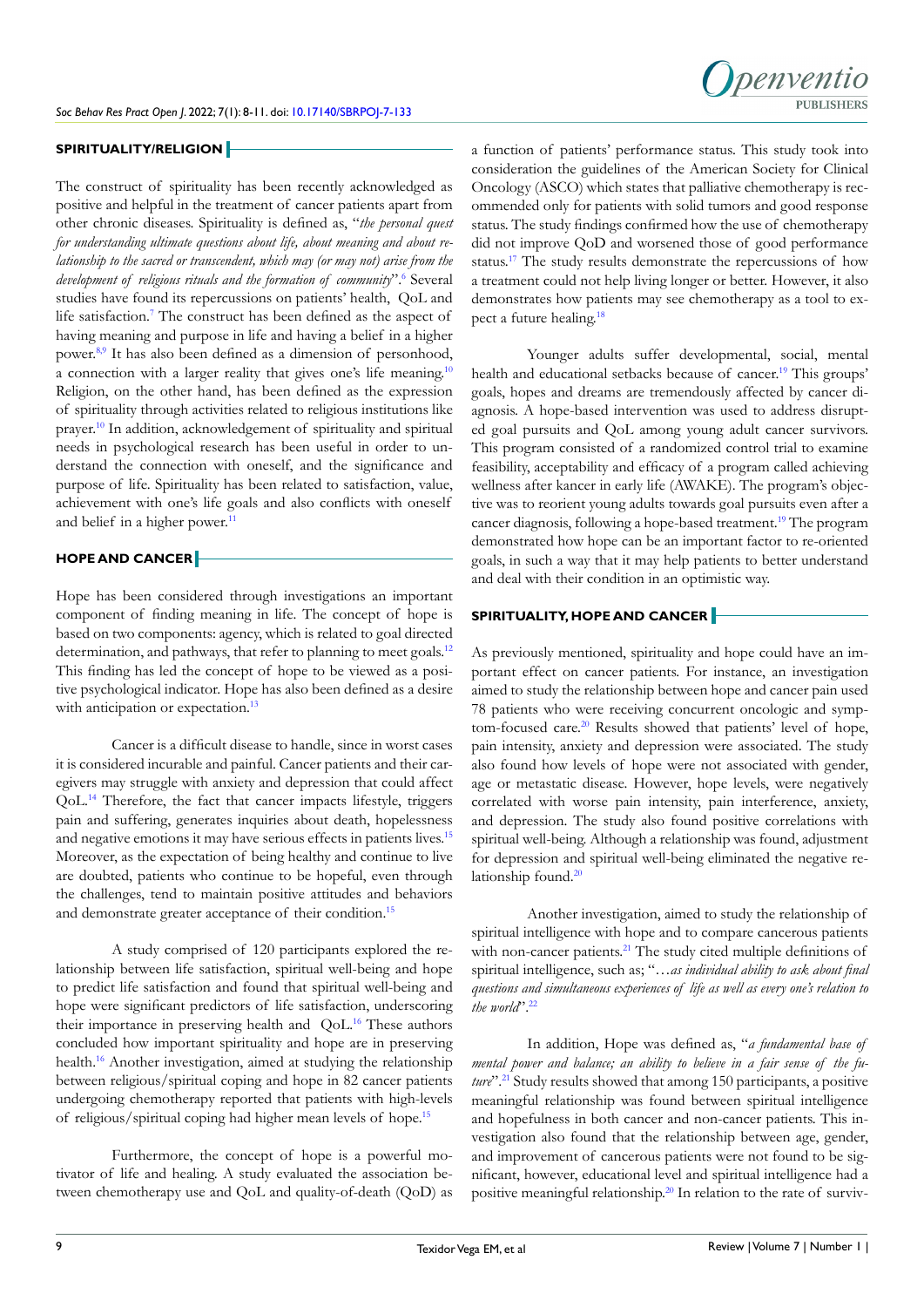al, this study found that spiritual intelligence and hope was higher in cancerous patients than non-cancer patients.<sup>21</sup>

Another study aimed to examine the relationship between spiritual well-being and hope in patients with cardiovascu-lar disease (CVD).<sup>[23](#page-3-16)</sup> The authors studied the relationship between hope and how it was related to spiritual well-being examining associations with individuals' sense of identity, feelings of integrity, peace, inner balance, general life satisfaction, happiness and positive attitudes, and hope related as a coping strategy for managing stress and disease. This study found positive correlations between spiritual well-being and the other previously mentioned constructs, demonstrating that those are important for healthcare and patient survival.<sup>21</sup>

#### **SPIRITUAL INTELLIGENCE AND CANCER**

A descriptive comparative study examined hopefulness and QoL of cancer patients with non-patients and came to various conclusions.[21](#page-3-14) First, a meaningful relationship was found between spiritual intelligence and hopefulness of non-patients and cancerous patients which means that the higher spiritual intelligence a person has, the more hope toward life and future he or she has. Also, they found a meaningful relationship between education level and spiritual intelligence.

Moreover, taking into consideration cultural diversity and the importance of instrumentations to evaluate minorities' spiritual intelligence, a culturally adapted Spanish version of the spiritual intelligence self-report inventory (SISRI) reported good internal consistency analogous to the findings of King  $(2008)$ .<sup>[24](#page-3-17)</sup> Also, the study found that age and sex vary significantly. Specifically, the study reported that men obtained higher results in spiritual/higher conscience. In addition, they reported significant results regarding older age, and higher spiritual intelligence. In the post hoc analysis, the scale factors that account for personal significance were statistically significant in the population 50-years or older, meaning this group accounted for a better ability to enter into higher states of spirituality/consciousness. The psychometric properties for the adapted version of the SISRI reported a high Cronbach's alpha of 0.931 which indicates an excellent consistency and reliability for minority Spanish speaking samples.

#### **NEGATIVE ASPECTS OF RELIGION IN HEALTH**

The literature states that even though a person is not religious, or does not have a religious belief, in states of poor health, the situation leads them to find a higher being or a god that can help them surpass every obstacle and even help to find meaning in life again[.25](#page-3-18) It also states that spiritual activities like yoga, tai chi, Zen Buddhism, meditation and other techniques like relaxation, visualization, and calming activities such as listening to music, can have an impact on brain processes and serotonergic activities that can produce a good overall wellness improving patient QoL[.25](#page-3-18)

On the other hand, a systematic evidence-based review evaluated 43 publications that met criteria for good evidence of religious involvement correlated with better mental health in the areas of lower depression, less substance abuse, and lower suicide. In this systematic review, it was found that 72.1% of the studies found a positive relationship between level of religious/spiritual involvement and less mental disorder, 18.6% had mixed results and  $4.7\%$  reported negative results.<sup>26</sup> Even though religion has been found beneficial for physical and mental health, it can also be associated with negative outcomes.<sup>26</sup> These outcomes have been associated with poorer mental health and physical health status, negative coping behaviors and inappropriate use of health services.[26](#page-3-19) Specifically, they describe how religious beliefs can encourage negative patterns of behavior that can be harmful to health, for instance, religious teachings may proscribe specific medical procedures and treatments; religious groups can discourage professional help or how fanatical beliefs can produce negative emotional states like guilt, shame, and anxiety.<sup>26(p. 346)</sup>

## **CONCLUSION**

The practice of spirituality can have benefits in cancer patients. Hope and social support can provide a synergistic effect that could promote higher survival rates in cancer patients, through diminished health problems, such as anxiety and depression. Spiritual intelligence needs to be explored more in-depth, to better understand how this construct may affect cancer survival rates. Negative emotional states may have serious consequences in cancer patients' survival rates and their well-being, thus, it is important to recognize and promote efficient and efficacious strategies to improve their mental health.

# **CONFLICTS OF INTEREST**

The authors declare that they have no conflicts of interest.

#### **REFERENCE**

<span id="page-2-0"></span>1. American Cancer Association. What is Cancer. [https://www.](https://www.cancer.org/treatment/understanding-your-diagnosis/what-is-cancer.html) [cancer.org/treatment/understanding-your-diagnosis/what-is-can](https://www.cancer.org/treatment/understanding-your-diagnosis/what-is-cancer.html)[cer.html.](https://www.cancer.org/treatment/understanding-your-diagnosis/what-is-cancer.html) Accesed March 5, 2022.

<span id="page-2-1"></span>2. Registro Central del Cáncer en Puerto Rico, Centro Comprensivo de Cáncer, Universidad de Puerto Rico. Cancer in Puerto Rico. [https://rcpr.org/Portals/0/Docs/Informe%202008-2012.pd](https://rcpr.org/Portals/0/Docs/Informe%202008-2012.pdf?ver=Ne-gSBQgaqa0RGFBhcpUmA%3D%3D)[f?ver=Ne-gSBQgaqa0RGFBhcpUmA%3D%3D.](https://rcpr.org/Portals/0/Docs/Informe%202008-2012.pdf?ver=Ne-gSBQgaqa0RGFBhcpUmA%3D%3D) Accesed March 5, 2022.

<span id="page-2-2"></span>3. Puerto Rico Cancer Control Coalition and Puerto Rico Comprehensive Control Program. Puerto Rico Comprehensive Cancer Control Plan: 2015-2020. [https://ftp.cdc.gov/pub/publications/](https://ftp.cdc.gov/pub/publications/cancer/ccc/puerto_rico_ccc_plan.pdf) [cancer/ccc/puerto\\_rico\\_ccc\\_plan.pdf.](https://ftp.cdc.gov/pub/publications/cancer/ccc/puerto_rico_ccc_plan.pdf) Accesed March 5, 2022.

<span id="page-2-3"></span>4. Seeman TE, Dubin LF, Seeman M. Religiosity/spirituality and Health: A critical review of the evidence for biological pathways. *Am Psychol.* 2003; 58(1): 53-63. doi: [10.1037/0003-066x.58.1.53](http://doi.org/10.1037/0003-066x.58.1.53)

<span id="page-2-4"></span>5. Jim H, Pustejovsk J, Park C, et al. Religion, spirituality, and physical health in cancer patients: A meta-analysis. *Cancer*. 2015; 21(21): 3760-3768. doi: [10.1002/cncr.29353](http://doi.org/10.1002/cncr.29353)